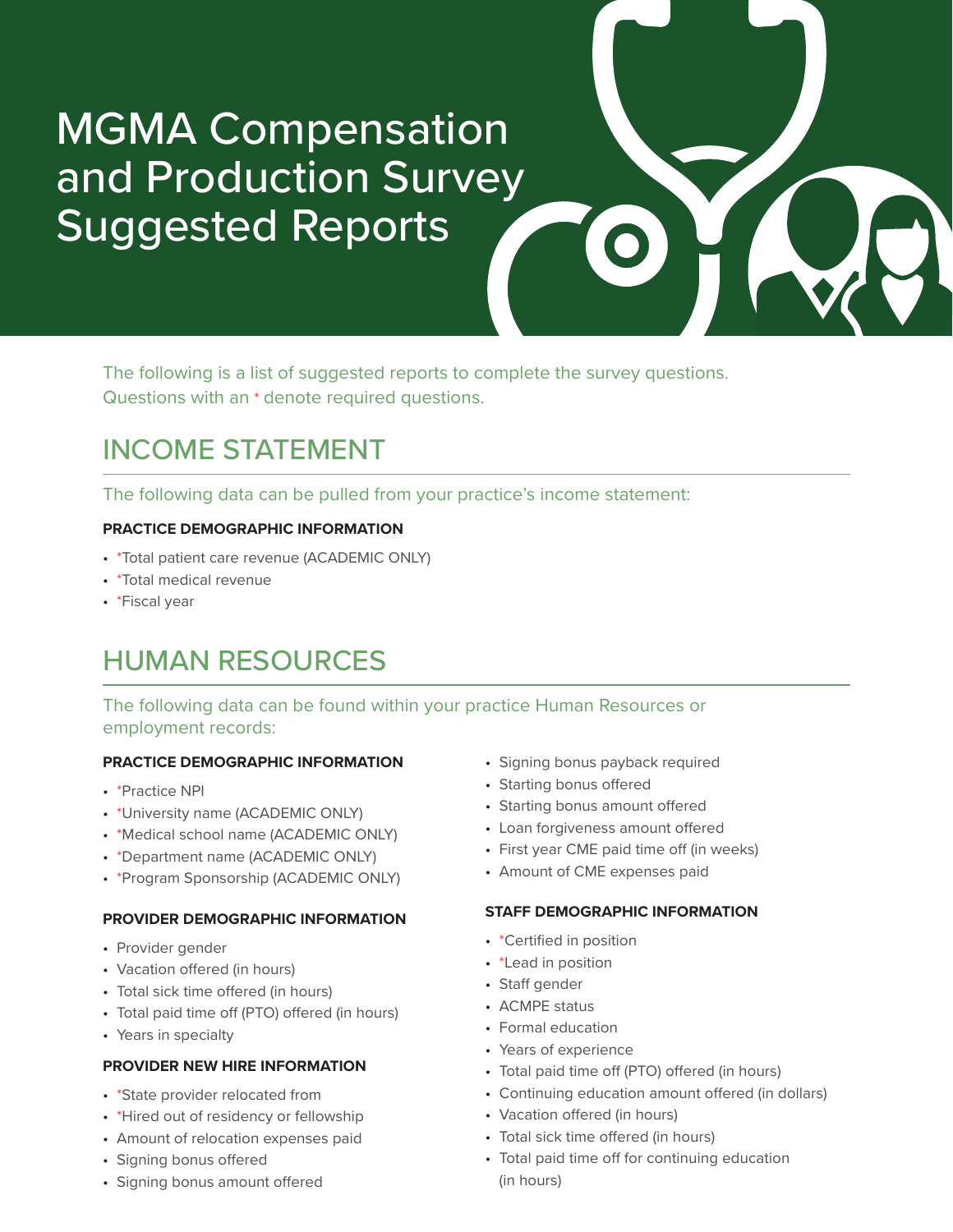

# PAYROLL

The following data can be pulled from your practice's payroll report, Human Resource records and/or provider contracts or agreements:

#### **PROVIDER DEMOGRAPHIC INFORMATION**

- \*Provider had supervisory duties
- \*Total physician FTE
- \*Total other faculty FTE (ACADEMIC ONLY)
- \*Total advanced practice provider FTE
- \*Unique provider identifier
- Provider NPI
- \*Employment status
- \*Physician or advanced practice provider specialty
- \*Provider rank

#### **PROVIDER FTE INFORMATION**

- \*Full-time equivalent
- \*% Billable clinical
- \*% Administrative
- \*% Teaching
- \*% Research
- \*% Other
- Actual hours worked per week
- Actual hours worked per year

#### **PROVIDER COMPENSATION INFORMATION**

- \*Base compensation (ACADEMIC ONLY)
- \*Total compensation
- \*First year guaranteed compensation (NEW HIRES ONLY)
- \*% of total compensation based on straight or base salary
- \*% of total compensation based on productivity
- \*% of total compensation based on quality and patient experience metrics
- \*% of total compensation based on on-call compensation
- \*% of total compensation based on other metrics
- Bonus/incentive amount
- Retirement benefits
- Compensation includes revenue from separate facility fee
- Type of compensation tax form

#### **MEDICAL DIRECTORSHIP INFORMATION**  (MEDICAL DIRECTORSHIPS ONLY)

- \*Provider had medical directorship duties
- \*Compensation method
- \*Compensation amount per method
- \*Total annualized directorship compensation
- Directorship hours per week
- Internal or external directorship

#### **ON-CALL COMPENSATION** (ON-CALL PROVIDERS ONLY)

- \*Provider had on-call duties
- \*Type of on-call coverage provided
- \*Compensation method
- \*Compensation amount per method
- \*Number of hours per on-call method
- Holiday on-call compensation amount (per day)
- Weekend on-call compensation amount (per day)

#### **TELEHEALTH INFORMATION**

- Provider performed telehealth services
- Telehealth compensation method
- Compensation amount per method

#### **STAFF INFORMATION**

- \*Total support staff FTE
- \*Unique staff identifier
- \*Employment status
- \*Position title
- \*Full-time equivalent
- Actual hours worked per week
- \*Total annual compensation
- \*Hourly rate compensation (SUPPORT STAFF ONLY)
- Compensation method
- Annual overtime compensation
- Annual bonus/incentive amount
- Annual retirement benefits excluding FICA